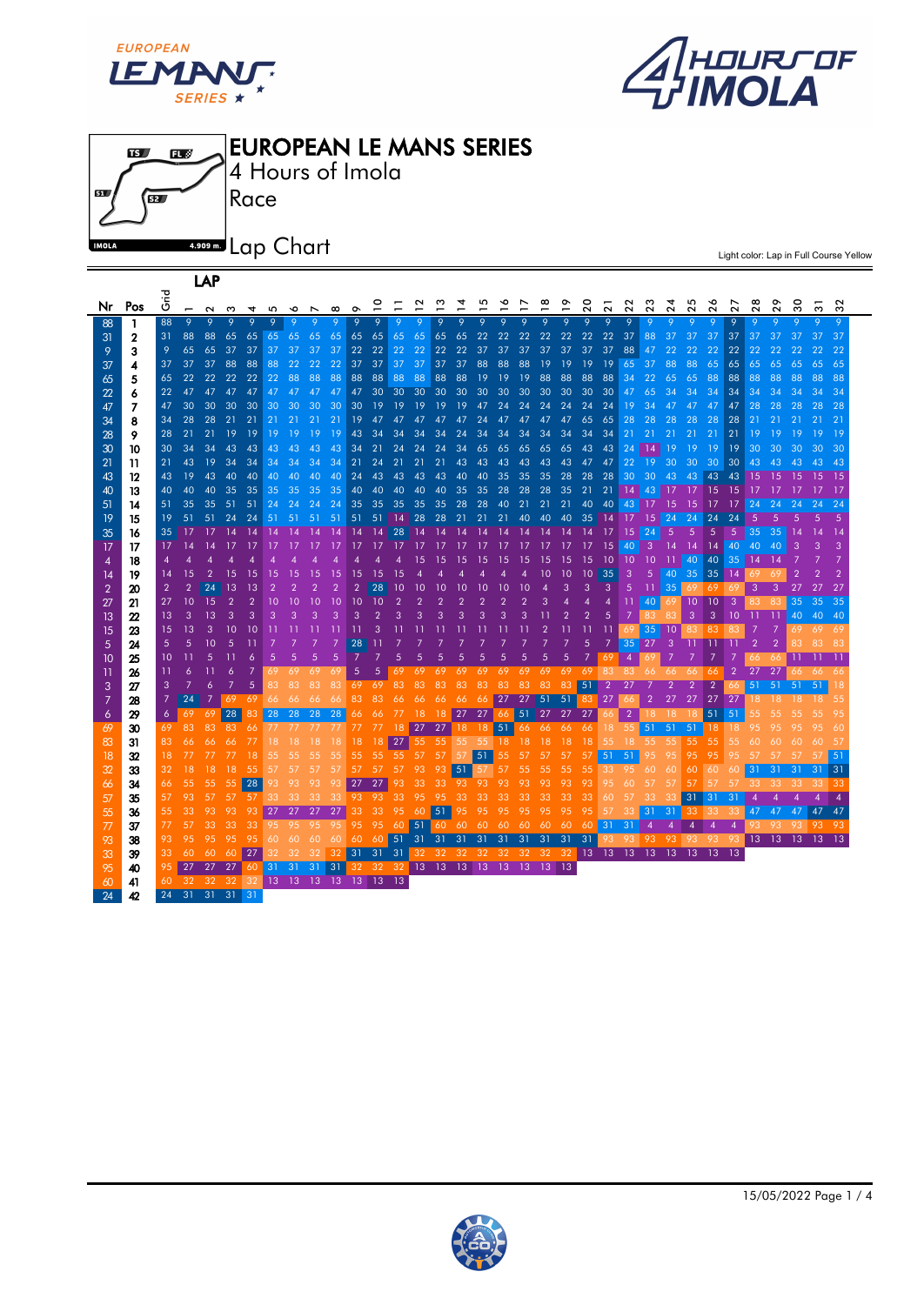

LAP

42





Light color: Lap in Full Course Yellow

| Nr             | Pos              | က်              | ਨੌ                         | Ю<br>က်        | న              | స్    | జ              | ్ల             |                |                      |                |                |            |           |                                  | ₽              | ड़           | ५              | 8              | 5                                      | ន     | 33       | 2      | 55          | 56             | 57              | 38              | s.    | 3               | 5               | 3                  | 3              | 2         | 55          |
|----------------|------------------|-----------------|----------------------------|----------------|----------------|-------|----------------|----------------|----------------|----------------------|----------------|----------------|------------|-----------|----------------------------------|----------------|--------------|----------------|----------------|----------------------------------------|-------|----------|--------|-------------|----------------|-----------------|-----------------|-------|-----------------|-----------------|--------------------|----------------|-----------|-------------|
| 88             | 1                | 9               | 9                          | 9              | 9              | 9     | 37             | 37             | 37             | 22                   | 88             | 37             | 37         | 37        | 37                               | 37             | 37           | 37             | 37             |                                        |       | 37 37 37 | -37    | -37         | -37            | 37              | -37             | 37    | $-37$           | 37              | 37                 | 37             | 22        | 9           |
| 31             | $\mathbf 2$      | 37              | 37 <sup>2</sup>            | 37             | 37             | 37    | 9              | 22             | 22             | 88                   | 37             | 65             | 65         | 65        | 65                               |                |              |                |                | 65 65 65 65 65 65                      |       | 65       | 65     | 65          | 65             | 65              | 65              | 65    | 65              | 65              | 65                 | 65             | 9         | 37          |
| 9              | 3                | 22              | 22                         | 22             | 22             | 22    | 22             | 65             | 65             | 19                   | 65             | 22             | 22         | 22        | 22                               | 22             | 22           | 22             | 22             | 22                                     | 22    | 22       | 22     | 22          | 22             | 22              | 22              | 22    | 22              | 22              | 22                 | 22             | 21        | 22          |
| 37             | 4                | 65              | 65                         | 65             | 65             | 65    | 65             | 88             | 88             | 37                   | 22             | 88             | 88         | 88        | 88                               | 9              | 9            | 9              | 28             | 28                                     | 28    | 28       | 28     | 28          | 28             | 28              | 28              | 28    | 28              | 28              |                    |                | 30        | 65          |
| 65             | 5                | 88              | 88                         | 88             | 88             | 88    | 88             | 34             | 34             | 65                   | 9              | 9              | 9          | 9         | 9                                | 88             | 88           | 88             | 9              | 9                                      | 9     | 9        | 9      | 9           | 9              | 9               | 9               | 9     | 9               | 9               | 28                 | 28             | 19        | 28          |
| 22             | 6                | 34              | 34                         | 34             | 34             | 34    | 34             | 28             | 28             | 9                    | 28             | 28             | 28         | 28        | 28                               | 28             | 28           | 28             | 19             | 19                                     | 19    | 19       | 19     | 19          | 19             | 19              | 19              | 19    | 19              | 19              | 19                 | 19             | 37        | 30          |
| 47             | 7                | 28              | 28                         | 28             | 28             | 28    | 28             | <b>19</b>      | 19             | 28                   | 21             | 34             | 34         | 34        | 19                               | 19             | 19           | 19             | 34             | 34                                     | 34    | 34       | 34     | 34          | 34             |                 |                 |       |                 | 34              | 34                 | 34             | 65        | 19          |
| 34             | 8                | 21              | 21                         | 21             | 19             | 19    | 19             | 21             | 21             | 21                   | 34             | 21             | 19         | 19        | 34                               | 34             | 34           | 34             | 21             | 21                                     | 21    | 21       | 21     | 21          | 21             | 21              | 21              | 21    | 21              | 21              | 21                 | 21             | 28        | 21          |
| 28             | 9                | 19              | 19                         | 19             | 21             | 21    | 21             | 9              | 9              | 34                   | 19             | 19             | 21         | 21        | 21                               | 21             | 21           | 21             | 88             | 30                                     | 30    | 30       | 30     | 30          | 30             | 30              | 30              | 30    | 30              | 30              | 30                 | 30             | 34        | 34          |
| 30             | 10               | 30              | 30                         | 30             | 30             | 30    | 30             | 30             | 30             | 24                   | 30             | 30             | 30         | 30        | 30                               | 30             | 30           | 30             | 30             | 43                                     | 43    | 43       | 43     | 43          | 43             | 43              | 43              | 43    | 43              | 43              | 43                 | 43             | 43        | -43         |
| 21             | 11               | 43              | 43                         | 43             | 43             | 43    | 43             | 43             | 43             | 30                   | 24             | 24             | 24         | 24        | 24                               | 24             | 24           | 24             | 24             | 24                                     | 24    | 24       | 24     | 24          | 24             | 24              | 24              | 24    | 24              | 24              | 35                 | 35             | 24        | 24          |
| 43             | 12               | 15              | 15                         | 15             | 24             | 24    | 24             | 24             | 24             | -3                   | 3              | 3              | 3          | 43        | 43                               | 43             | 43           | 43             | 43             | -3                                     | 3     | 35       | 35     | 35          | 35             | 35              | 35              | 35    | 35              | 35              | 24                 | 24             | 35        | 35          |
| 40             | 13               | 17              | 24                         | 24             | 15             | 15    | -3             | 3              | 3              | 14                   | 14             | 14             | 43         | 3         | 3                                | 3              | $\mathbf{3}$ | 3              | 3              | 35                                     | 35    | 3        | 3      | 3           | 3              | 3               | з               | 3     | 3               | 3               | 3                  | 51             | 51        | 51          |
| 51             | 14               | 24              | 17                         | $-17$          | $-17$          | 17    | $\overline{2}$ | $\overline{2}$ | $\overline{2}$ | 7                    |                | $\overline{7}$ | 14         | 14        | 14                               | 14             | 14           | 14             | 14             | 14                                     | 14    | 14       | 14     | 14          | 14             | 14              | 31              | 31    | 31              | 31              | 40                 | -3             | 31        | 31          |
| 19             | 15               | 5               | 5                          | 5              | 5              | 3     | 14             | 14             | 14             | 43                   | 27             | 43             |            |           | $\overline{7}$                   | $\overline{7}$ | 7            | $\overline{7}$ | 35             |                                        |       |          |        |             | $\overline{7}$ | -7              |                 |       |                 | 40              | -7                 | $\overline{7}$ | 3         | 3           |
| 35             | 16               | 14              | 14                         | 3              |                |       |                |                |                | 27                   | 43             | 27             | 27         | 27        | 27                               | 27             | 27           | 35             |                | 27                                     | 27    | 27       | 27     | 51          | 51             | $\overline{31}$ | 40              | 40    | 40              |                 | 51                 | 31             | 40        |             |
| 17             | 17               | 3               | 3                          | 14             | $\overline{2}$ | 14    | 27             | 27             | 27             | 2                    | $\overline{2}$ | $\overline{2}$ | 35         | 35        | 35                               | 35             | 35           | 27             | 27             | 51                                     | 51    | 51       | 51     | 27          | 31             | 27              | 27              | 27    | 27              | 51              | 31                 | 40             | 14        | $\sqrt{14}$ |
| 4              | 18               | $7\overline{ }$ | $\overline{2}$             | $\overline{2}$ | 14             | 7     | 35             |                |                | 35 35 35 35          |                | $35 \quad 2$   |            |           | 69 69                            |                | 40 40        | 51             | 51             | 40                                     | 40    | 31       | 31     | 31          | 27             | 40              | 14              | 51    | 51              | -14             | 14                 | 14             | -17       | - 17        |
| 14             | 19               | $\overline{2}$  |                            |                |                | 27    | 40             |                |                | 69 69 69 69          |                | 69             | -69        |           | $11 \mid 40 \mid$                | 69             | 51           |                |                | 40 40 31 31                            |       | 40       | 40     | 40          | 40             | 51              | 51              | - 14  | $\overline{14}$ | 69              | -17                | -17            | -27       | -27         |
| $\overline{2}$ | 20               | 27              | 27                         | 27             | 27             |       | 35 17 17       |                | $-17$          | 17                   |                | 83             | 83         |           | 40 11                            | -11            | 696931       |                |                |                                        | 69 69 | 11       | - 11   | - 11        | - 11           | -11             | -11             | -69   | 69              | 27              | 27                 | 27             |           |             |
| 27             | 21               | 35              | 35                         |                | 35 35          | $-40$ | 69             | -83            | 83             | -83                  | 17             | -11            | $11$ 83 83 |           |                                  |                |              |                |                | 51 11 31 69 11 11 69                   |       |          | 69     | 69          | 69             | 69              | 69              | -11-1 | 83              | 17              | 88                 | 88             | 88 88     |             |
| 13             | $\boldsymbol{z}$ |                 | 40 40 40 40 69 83 11       |                |                |       |                |                | -11            | -11 - 11             |                |                |            |           |                                  |                |              |                |                | 17 40 17 17 83 83 11 11 83 83 83       |       |          | 83     | 83          | 83             | 83              | 83              | -83   | 17              | - 5             | 69                 |                | $5$ 11 11 |             |
| 15             | 23               | 69              | 69                         | 69             |                | 69 83 |                |                |                |                      |                |                |            |           | 11 40 40 40 40 40 17 51 51 17 31 |                |              | 83             | -83            | 17 17                                  |       | 17       | - 17   | -17         | -17            |                 | -17             |       | 47              | 88              | 5                  | 69 69          |           | -69         |
| 5              | 24               | 83              | 83                         | 83             | 83             | -11   |                |                |                | 66 66 66 66          | 66 66          |                |            |           | 51 31 31 31 17                   |                |              | 17             | - 17           | -55                                    | -55   | -55      | - 55 - | - 55        | -55            | -55             | 55              |       |                 | 47              | $_{11}$            | -11            | 95        | 95          |
| 10             | 25               | -11             | -11                        | -11            | -11            | -5    | 55             | 55             | 55             | 55                   | 55             | 51             |            |           | 66 55 55 55 55 55 55             |                |              |                |                | $\overline{5}$                         | 5     | 5        | 5      | 5           |                | 5               | 5               | 47    | 88              | 83              | 83                 | 83             | 83        | 47          |
| 11             | 26               | -66             | -66                        | 66 -           |                | 66 66 | 95             | 95             | 95             | 95                   | 51             | 55             | 31         | $\bullet$ | $\sqrt{5}$                       | $\sqrt{5}$     | $\sqrt{5}$   | $5 -$          |                | 5 66 66 66 66                          |       |          |        | 95          | 47             | 47              | 47              |       | $55$ 11         | $\overline{11}$ | 95                 | 95             | 57 83     |             |
| 3              | 27               | 18              | 18 <sup>°</sup>            | 18             | 18             | 18    | 57             | 57             | 57             | 60                   | 95             | 31             | 55         | -66       | 66                               | -66            |              | 66 66 66       |                | 95                                     | 95    | 95       | 95     | 66          | 95             | -95             |                 | 88 88 | 95              | 95              | 57                 | -57            | 47        | 57          |
| 7              | 28               | 55              | 55                         | 55             | 55             | 55    | 60             | 60             | -60            | -57                  | 60             | -60-           | 60         | 95        | 95                               | 95             | 95           | 95             | 95             | 57                                     | 57    | -57      | -57    | 57          | 57             | 88              |                 | 95 95 | -57             | 57              |                    | 66 47          | 66 66     |             |
| 6              | 29               | 95              | 95                         | 95             | 95             | 95    | 31             | 5              | 5              | -51                  | 57             | 5              | 5          | 60        | 57                               | 57             | 57           | 57             | 57             | 60                                     |       | 60 47    | 47     | 47          |                | 66 57           | 57              | 57    | 66              |                 | $66 \overline{47}$ |                | 66 60 60  |             |
| 69             | 30               | 60              | 60                         | 57             | 57             | 57    |                | $5 \mid 51$    | 51             | $5\phantom{.0}$      | $\sqrt{5}$     | 95             | 95         | 57        | 60                               | 60             | 60           | 60             |                | 60 47 47                               |       |          |        | 60 60 88 88 |                | 66              | 66              | 66    | 60              |                 | 60 60              | 60             | $-55$     | 55          |
| 83             | 31               | 57              | 57                         | 60             | 60             |       | 60 51 31       |                | $31 \quad 31$  |                      | 31             | 57             | 57         | 4         | 4                                | 4              |              | 4 47 47 88     |                |                                        | 88    |          | 88 88  |             | 60 60          | 60              | 60              | 60    | 55              | 55              | 55                 | 55             | 5         |             |
| 18             | 32               | 31              | 31                         | 31             | 31             | 31    | 33.            | - 33           | -33            | -33-                 | -33            | $\overline{4}$ |            |           | 47 47 47 47                      |                |              | $\overline{4}$ | $\overline{4}$ | $\overline{4}$                         |       |          |        |             |                |                 |                 |       |                 |                 |                    |                |           |             |
| 32             | 33               | 51              | 51                         | 51             |                | 51 51 | $\overline{4}$ | -4             |                |                      | $\overline{4}$ | 47 47          |            | 33        | 33                               | 33             | 33           | 33             | 33             | 33                                     | 33    | 33       | 33     | 33          | 33             | 33              | 33              | 33    | 33              | 33              | 33                 | 33             | 33        | 33          |
| 66             | 34               | $\overline{4}$  | $\overline{4}$             | $\overline{4}$ | $\overline{4}$ | -4    | 47             | 47             |                | 47 47 47             |                | 33             | -33-       | 93        | 93                               | 93             | 93           | 93             | 93             | 93                                     | 93    | 93       | 93     | 93          | 93             | 93              | 93              | 93    | 93              | 93              | 93                 | 93             | 93        | 93          |
| 57             | 35               | 33              | 33                         | 33             | 33 33          |       | -93-           | -93-           | 93             |                      |                | 93 93 93 93    |            | 15 15     |                                  | 15 15          |              | -15            | -15            | 15                                     | 15    | 15       | 15     | 15          | 15             | 15              | 15              | 15    | 15              | 15              | 15                 | 15             | - 15      | $\sqrt{15}$ |
| 55             | 36               |                 | 47 47 47 47 47             |                |                |       | 15             | -15            | -15            | $-15$                | - 15           |                |            |           |                                  |                |              |                |                | 15 15 13 13 13 13 13 13 13 13 13 13 13 |       |          |        | - 13        | - 13           | - 13            | $\overline{13}$ | - 13  | - 13            | - 13            | - 13               | $13 \mid 13$   |           | - 13        |
| 77             | 37               | 93              |                            | 93 93 93 93    |                |       |                |                |                | 13 13 13 13 13 13 13 |                |                |            |           |                                  |                |              |                |                |                                        |       |          |        |             |                |                 |                 |       |                 |                 |                    |                |           |             |
| 93             | 38               |                 | 13    13    13    13    13 |                |                |       |                |                |                |                      |                |                |            |           |                                  |                |              |                |                |                                        |       |          |        |             |                |                 |                 |       |                 |                 |                    |                |           |             |
| 33             | 39               |                 |                            |                |                |       |                |                |                |                      |                |                |            |           |                                  |                |              |                |                |                                        |       |          |        |             |                |                 |                 |       |                 |                 |                    |                |           |             |
| 95             | 40               |                 |                            |                |                |       |                |                |                |                      |                |                |            |           |                                  |                |              |                |                |                                        |       |          |        |             |                |                 |                 |       |                 |                 |                    |                |           |             |
| 60             | 41               |                 |                            |                |                |       |                |                |                |                      |                |                |            |           |                                  |                |              |                |                |                                        |       |          |        |             |                |                 |                 |       |                 |                 |                    |                |           |             |

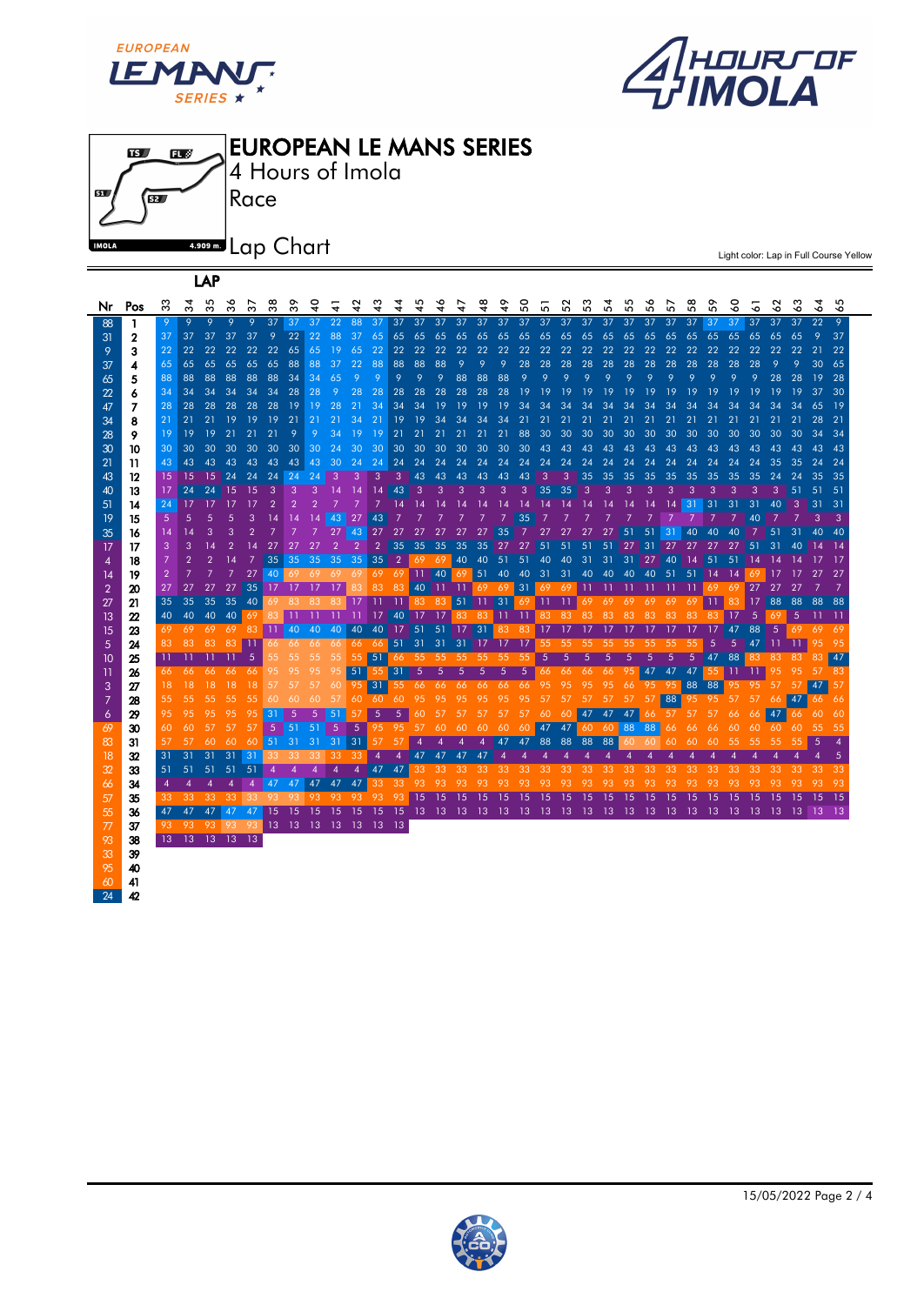





Light color: Lap in Full Course Yellow

| Nr | Pos | ∾              | ∾               | ∘                       | ∾               | ↖               | ↖               |              | ↖           | ↖                                                  | $\overline{\phantom{0}}$ | ∾<br>$\overline{ }$ | $\overline{\phantom{a}}$ | $\overline{\phantom{0}}$ | $\overline{\phantom{0}}$ | ōō          | $\infty$             | $\infty$    | $\infty$        | œ              | ю<br>$\infty$ | $\infty$                                           | $\infty$     | $\infty$        | $\infty$     | $\sigma$        | $\sigma$          | $\sigma$        | ᡐ             | $\sigma$        | ᡐ               | $\sigma$ | ᢆ             | ᡐ              |
|----|-----|----------------|-----------------|-------------------------|-----------------|-----------------|-----------------|--------------|-------------|----------------------------------------------------|--------------------------|---------------------|--------------------------|--------------------------|--------------------------|-------------|----------------------|-------------|-----------------|----------------|---------------|----------------------------------------------------|--------------|-----------------|--------------|-----------------|-------------------|-----------------|---------------|-----------------|-----------------|----------|---------------|----------------|
| 88 | 1   | 37             | 37              | 37                      | -37             | 37              | 37              | 37           | 37          | 37                                                 | 37                       | 37                  | 37                       | 37                       | 37                       | 37          |                      |             |                 | 37 37 37 37 37 |               | -37                                                | - 9 -        | -9.             | - 9          | 65              | 65                | 65              | 65            | 65              | 65              | -65      | -65 -         | -65            |
| 31 | 2   | 9              | 65              | 65                      | 65              | 65              | 65              | 65           | 65          | 65                                                 | 65                       | 65                  | 65                       | 65                       | 65                       | 65          | 65                   | 65          | 65              | 65 65          |               | -9                                                 | 19           | 65              | 65           | 37              | 37                | 37              | 37            | 37              | -37             | 37       | -37           | -37            |
| 9  | 3   | 65             | 9               | 9                       | 9               | $\mathbf Q$     | $\mathsf{Q}$    | $\mathsf{Q}$ | $\mathbf Q$ | $\mathbf Q$                                        | $\mathbf Q$              | $\mathsf Q$         | $\mathsf Q$              | $\mathsf Q$              | 9                        | 9           | 9                    | 9           | 9               | 9              | 9             | 28                                                 | 37           | 37              | 37           | -9              | 22                | 19              | 19            | 19              | 9               | 9        | 9             | $\overline{Q}$ |
| 37 | 4   | 22             | 22              | 22                      | 22 <sub>2</sub> |                 |                 |              |             |                                                    |                          |                     |                          |                          |                          |             |                      |             |                 |                |               | 19                                                 | 21           | 22 22           |              | 22              | -19               | 9               | 9             | 9               | <sup>19</sup>   | 19       | 28            | - 28           |
| 65 | 5   | 28             | 28              | 28                      | 28              | 28              | 28              | 28           | 28          | 28                                                 |                          | 28 28 28 28 28      |                          |                          |                          | -19         | -19                  | 19          | 19              | 19             | 19,65         |                                                    | 65           | 19              | 19           | 19              | -9                | 30              | 30            | 28              | 28              | 28       | 22            | -22            |
| 22 | 6   | 19             | -19             | -19                     | -19             | - 19            | 19              | 19           | 19          | 19                                                 |                          |                     |                          |                          |                          |             |                      |             |                 |                |               | 19 19 19 19 19 30 30 30 30 30 30 43 28 30 30       |              |                 |              | 30 <sup>°</sup> | -30               | 28              | -28           |                 | 22 22           | 22       | <sup>19</sup> | - 34           |
| 47 | 7   | 30             | 30              |                         |                 |                 |                 |              |             |                                                    |                          |                     |                          |                          |                          |             |                      |             |                 |                |               |                                                    | 22           | 28 28 28        |              |                 | $-28$             | 22              | 22            | 30 <sup>°</sup> | 30 30 30 19     |          |               |                |
| 34 | 8   | 34             | 34              | 34                      | -34             | - 34            | - 34            | - 34         | - 34        | 34 34 34 34 34 34 34 43 43 43 43 43 43 30          |                          |                     |                          |                          |                          |             |                      |             |                 |                |               |                                                    | -30          | 34              | $34 \mid 34$ |                 | $-34$             | 34              | 34            | 34              | $34 \mid 34$    |          | - 34          | - 30           |
| 28 | 9   | 21             | 21              | 21                      |                 |                 |                 |              |             | 21 21 21 21 21 21 21 43 43 43 43 21 21             |                          |                     |                          |                          |                          |             |                      | 21          | 21              | 21             | 21            | 34                                                 | 34           | 43 43 43        |              |                 | 43                | 43              | 43            |                 | 43 43 43 43 43  |          |               |                |
| 30 | 10  | 43             | 43              | 43                      | 43              | 43              | 43              |              |             | 43 43 43 43 21 21 21 21                            |                          |                     |                          |                          |                          |             | 22 22                | 22          | 22 <sub>2</sub> | 22             | 22            | 22                                                 | 43           | $21$ 21         |              | -21             | -21               | 21              | 21            | $21$ 21         |                 | -21      | -21           | $-21$          |
| 21 | 11  | 35             | 35              | 35                      | 35              | 35 <sub>1</sub> | 35 <sup>2</sup> |              |             |                                                    |                          |                     |                          |                          |                          |             |                      |             |                 |                |               |                                                    |              |                 |              | 24              | 24                | 24              | -24           |                 |                 | -24      | 24            | 24             |
| 43 | 12  | 51             | 51              | -51                     |                 |                 |                 |              |             | 51 51 51 51 51 51 51 51 51 51 51 51 31 31 31       |                          |                     |                          |                          |                          |             |                      |             |                 |                |               | 24 24 35 31                                        |              | $-31$           | 31           | 31              | 31                | 35 <sup>°</sup> | 35            | $-31$           | -31             | 31       | $31 \quad 31$ |                |
| 40 | 13  | 24             | 24              | 24                      | 24              | 24              | 24              |              |             | 24 24 24 24 24 24 24 24 24 24 24 24 24 31 31 31 51 |                          |                     |                          |                          |                          |             |                      |             |                 |                |               |                                                    |              | 35 <sup>2</sup> | 35           | 35              | 35 <sub>1</sub>   | 31              | $-31$         | 40              | -40             | -40      | 40 40         |                |
| 51 | 14  | 31             | 31              | -31                     | -31             | 31              | 31              | -31          |             | 31 31 31 31 31 31 31 31 51 40 51 51                |                          |                     |                          |                          |                          |             |                      |             |                 |                | 51            | 51                                                 | 35           | $\mathbf{3}$    | -3.          | 3               | 3 <sup>1</sup>    | 40              | <sup>40</sup> | 3               | 3               | 3        | 3             | -3             |
| 19 | 15  | 3              | 3               | 3                       | 3               | 3               | 3               | 3            | 3           | 40                                                 | 40                       | 40                  | 40                       | 40                       | 40                       | 40          |                      | 40 51       | 40 <sup>1</sup> | $\mathbf{3}$   | 3             | -3                                                 | -3           | 40              | 40           | 40              | 40                | -3              | 3             | 47              | 47              | 47       | 47            | - 47           |
| 35 | 16  | 40             | 40              | 40                      | 40              | 40              | 40              | 40           | 40          | 3                                                  | 3                        | 3                   | 3                        | 3                        | 3                        | 3           | 3                    | 3           | 3               |                | 40 40 40      |                                                    | $ 40\rangle$ | 88              | 47           | 47              | 47                | 47              | 47            | 27              | 27              | 27       | 88            | -88            |
| 17 | 17  | 14             | 14              | 14                      | 14              | -14             | 88              | 88           |             | 14 14                                              | 14                       | <b>14</b>           | -14                      |                          |                          |             | 14 47 47 47 47 47 47 |             |                 |                |               | 88 88                                              | 88           | 47              | 27           | 27              | - 27              | 88              | 88            | 88              | 88              | 88       | 35 35         |                |
| 4  | 18  | 17             | 27              | 88                      | 88              | 88              | l 14            |              |             | 14 88 27 27                                        |                          | 27                  |                          | 47 47 14 14              |                          |             | 88                   | 88          |                 |                |               | 88 88 27 27 27 27 88                               |              |                 |              |                 | 88 88             |                 | 27 27 35      |                 | 35 <sub>1</sub> |          | 35 27 27      |                |
| 14 | 19  | 27             | 88              |                         |                 |                 |                 |              |             |                                                    |                          |                     |                          |                          |                          |             |                      |             |                 |                |               |                                                    |              |                 |              |                 | - 14              | $\overline{14}$ | 14            | 14              | - 14            | 14       | $\sqrt{14}$   | - 14           |
| 2  | 20  | 88             |                 |                         |                 |                 |                 |              |             | 47 47 47 47 47 47 47 88 88 88 88 88 27 27 27 27 14 |                          |                     |                          |                          |                          |             |                      |             |                 |                |               | 14 47 47 11 17                                     |              |                 | 17           | - 17            | $\blacksquare$ 17 | -17             | $-17$         | -17             | 17 <sup>7</sup> | 17 17 17 |               |                |
| 27 | 21  | 7              |                 |                         |                 |                 |                 |              |             |                                                    |                          |                     |                          |                          |                          |             |                      |             |                 |                |               |                                                    |              |                 | 69           | -69             | 69                | 69              | 69            | 69              | 69              | 69       | 69 69         |                |
| 13 | 22  | -11            | 69              |                         |                 |                 |                 |              |             | 69 69 69 69 69 69 69 69 95 69 69 17 17 17 17 17 17 |                          |                     |                          |                          |                          |             |                      |             |                 |                | - 17          | -17                                                | -17          | -5              | 5            | 5               | 5                 | 5.              | 5             | 5               | 5               | 5        | 5             | 5              |
| 15 | 23  | 69             |                 |                         |                 |                 |                 |              |             | 95 95 95 95 95 95 95 95 95                         |                          | 69                  |                          | $ 17 \t17 \t1$           |                          |             | 69 69 69 69 69 69    |             |                 |                | -69           | 69                                                 | 69           | 95              | 95           | -95             | 95                | 95              | 95            | 95              | 95              | 95       | -95           | - 95           |
| 5  | 24  | 47             | 83              |                         |                 |                 |                 |              |             | 83 83 57 57 57 57 57 57                            |                          |                     |                          | 57 57 60                 |                          | $5 \quad 5$ |                      | $5 \quad 5$ | - 5             | -5             | 5             | 5                                                  | 5            | 55              | 55           | 55              | 55                | 57              | -57           | 57              | 57              | 57       | -57           | 57             |
| 10 | 25  |                | 95 57           |                         |                 |                 |                 |              |             | 57 57 17 17 17 17 17 17                            |                          | 17 <sup>1</sup>     | $60 \quad 5$             |                          |                          |             | 55 55 55 55 55 95 95 |             |                 |                |               | -95                                                | 95           | -57             | 57           | 57              | 57                | 55              | 55            | 55              | 55              | 55       | -55           | -55            |
| 11 | 26  | 83             | 17 <sup>1</sup> |                         | 66 17           |                 |                 |              |             | 60 60 60 60 60 60                                  |                          | -60                 | -5                       |                          | 55 95                    | 95          | 95                   | 95          | 95              | 55             | 55            | 55                                                 | 55           | 66              | 66           | 66              | -66               | 66              | 66            | 66              | 66              | 66       | -66           | -66            |
| 3  | 27  | 57             |                 | 66 17 60 55 55 55 55 55 |                 |                 |                 |              |             |                                                    | 5                        | .5                  |                          | 55 57                    | 57                       | 57          | -57                  | 57          | 57              | 57             | 57            | 57                                                 | 57           | 60              | 60           | 60              | 60                | 60              | 60            | -60             | -60             | -60      | -60           | -60            |
| 7  | 28  | 66.            | 60              | -60 -                   | 66 <sup>1</sup> | -5              | $\sqrt{5}$      | $\sqrt{5}$   | -5          | - 5                                                |                          | 55 55 95 95         |                          |                          | 60                       | 66          | 66                   | -66         | -66             | -66            | 66            | 66                                                 | 66           | 4               |              |                 |                   |                 |               |                 |                 |          | 4             | 4              |
| 6  | 29  | 60             | 55              | 55                      | 55              |                 |                 | 66           | -66         | 66 66                                              |                          | 66                  | 66                       | 66                       | 66                       | 60          | 60                   | -60         | -60             | 60             | 60            | 60                                                 | 60           | -33             | 33           | 33              | 33                | 33              | 33            | 33              | 33              | 33       | -33-          | -33            |
| 69 | 30  | 55             | 5               | 5                       | 5               | -66             | -66             | 33           | 33          | 33                                                 | 33                       | 33                  | $\overline{4}$           |                          |                          |             | 4                    | 4           |                 | 4              | A             | 4                                                  |              |                 |              | 93              | 93                | 93              | 93            | 93              | 93              |          | 93            | 93             |
| 83 | 31  | $\sqrt{5}$     |                 |                         |                 | 33              |                 |              |             |                                                    |                          |                     | 33                       | 33                       | 33                       | 33          | 33                   | -33         | 33              | -33-           | -33-          | -33                                                | 33           | -83             | 83           | 83              | 83                | 83              | 83            | 83              | 83              | 83       | 83            | -83            |
| 18 | 32  | $\overline{4}$ | 33              | 33                      | 33              | 93              | 93              | 93           | 93          | 93                                                 | 93                       | 93                  | 93                       | 93                       | 93                       | 93          | 93                   | 93          | 93              | 93             | 93            | 93                                                 | 93           | 15              | 15           | <sup>15</sup>   | 15                | 15              | 15            | 15              | 15              | 15       | <sup>15</sup> | - 15           |
| 32 | 33  | 33             | 93.             | 93                      | -93-            | -83-            | -83             | 83           | 83          | 83                                                 | 83                       | 83                  | 83                       | 83                       | 83                       | 83          | 83                   | 83          | -83             | -83            | -83           | 83                                                 | 83           | - 11            | 11           | - 11            | - 11              | -11-11          |               | -11             | - 11            |          |               |                |
| 66 | 34  | 93             | 15              | 15                      | 15              | 15              | -15             | 15           | 15          | 15                                                 | -15                      | 15                  | -15                      | 15                       | 15                       | 15          | 15                   | 15          |                 |                |               | 15 15 15 15 15 13 13 13 13 13 13 13 13 13 13 13 13 |              |                 |              |                 |                   |                 |               |                 |                 |          |               |                |
| 57 | 35  |                |                 |                         |                 |                 |                 |              |             |                                                    |                          |                     |                          |                          |                          |             |                      |             |                 |                |               |                                                    |              |                 |              |                 |                   |                 |               |                 |                 |          |               |                |
| 55 | 36  | 13             |                 |                         |                 |                 |                 |              |             |                                                    |                          |                     |                          |                          |                          |             |                      |             |                 |                |               |                                                    |              |                 |              |                 |                   |                 |               |                 |                 |          |               |                |
| 77 | 37  |                |                 |                         |                 |                 |                 |              |             |                                                    |                          |                     |                          |                          |                          |             |                      |             |                 |                |               |                                                    |              |                 |              |                 |                   |                 |               |                 |                 |          |               |                |